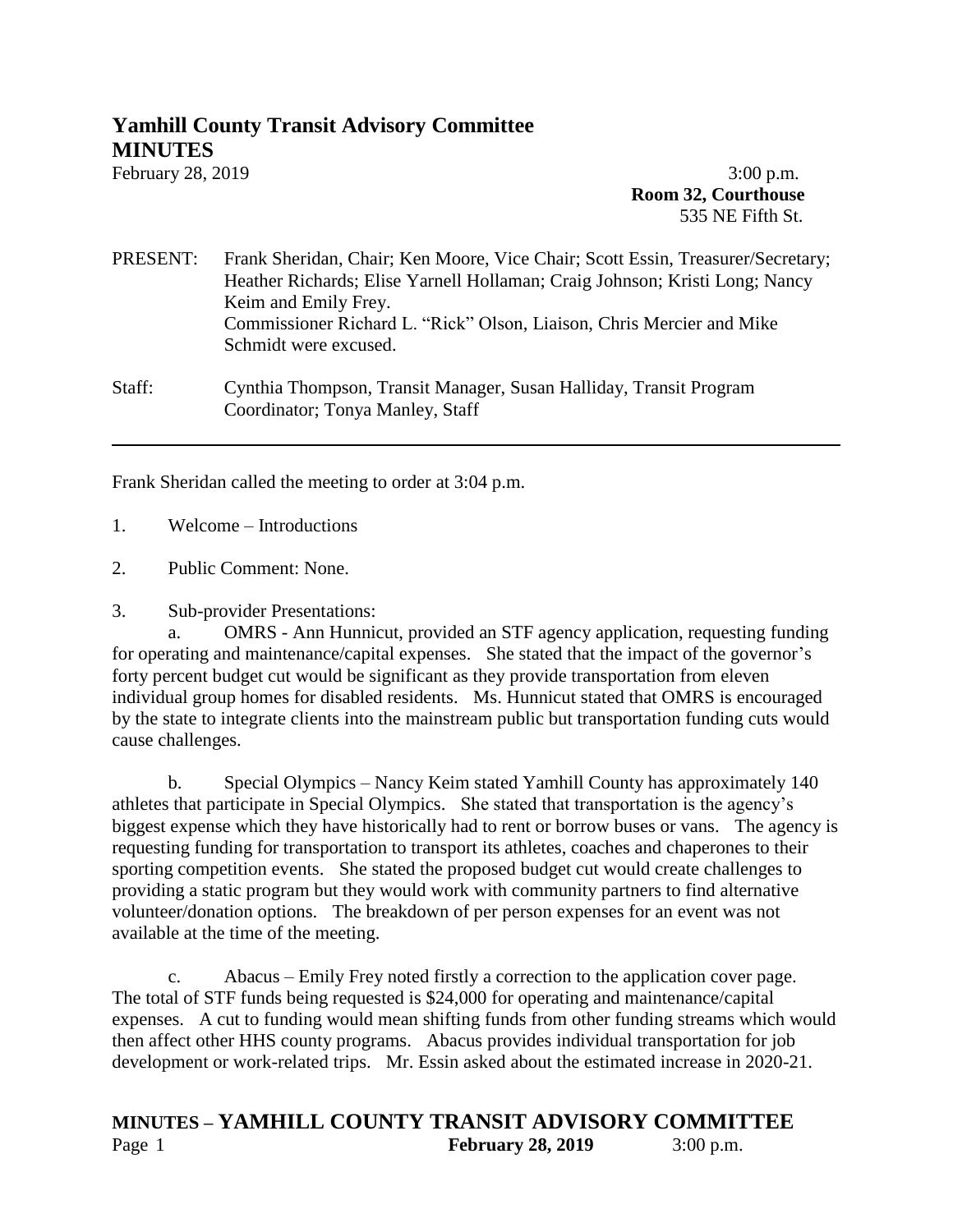Ms. Thompson responded that the most vulnerable population is more expensive to transport due to the individual nature of the citizens (mental) health situation. Ms. Frey noted that there are other transportation options to use but the increase to expense is due to training because drivers are licensed QMHP or QMHA which are able to provide skill sets in the context of the services provided. She noted that OHP reimburses for the services (group skills, individual therapy, etc.). Twenty percent of their transports are not covered under OHP reimbursement. This fund supports the overall transportation costs.

d. YCTA – Cynthia Thompson stated all the funds from STF are used as match dollars for federal funds. YCTA does not have a local funding source for "existing service" funding. YCTA provides transportation for county elderly and disabled citizens. She noted concern that the agency will feel the proposed budget cut impact in next year's local funding match dollars. There was discussion regarding leveraging funds through YCTA to distribute to the smaller sub-providers thereby protecting the federal source funding YCTA receives. Ms. Thompson noted the agency will consider asking the city to providing match funding for federal dollars if the governor's budget cut proposal is approved.

e. MV Advancements – Ms. Thompson noted the agency is asking for maintenance/capital costs. MVA provides transportation to/from group homes and job sites. Ms. Thompson noted MVA has an aging vehicle fleet.

4. Review and discussion regarding Special Transportation Fund (STF)/5310 sub-provider applications and make recommendations regarding funding allocation.

Mr. Sheridan instructed the committee on the allocation process. Ms. Keim moved approval to recommend the full biennium request to the Board of Commissioners and recommend the balance for YCTA. Ms. Long seconded the motion to fund 100%. (\$507,097) with YCTA receiving \$415,097. The motion passed, committee members Sheridan, Moore, Essin, Richards, Yarnell-Hollaman, Johnson, Long, Keim and Frey voting aye. (see Exhibit A).

The committee discussed the forty percent decrease of state-wide funds this biennium compared to years past and how this will also affect grant match funding for YCTA. Ms. Richards moved approval to recommend the biennium forty percent cut to the sub-providers with the balance of \$215,258.20 for YCTA to the Board of Commissioners, Mr. Johnson seconded the motion. The motion passed, committee members Sheridan, Moore, Essin, Richards, Yarnell-Hollaman, Johnson, Long, Keim and Frey voting aye.

Ms. Richards moved approval of the 2019-21 biennium 5310 funding allocations as recommended by the committee (Exhibit A), Ms. Frye seconded the motion. The motion passed, committee members Sheridan, Moore, Essin, Richards, Yarnell-Hollaman, Johnson, Long, Keim and Frey voting aye.

5. Review State Transportation Improvement Fund (STIF) Discretionary applications. Mr. Johnson moved approval to recommend the applications to the Board of Commissioners as presented by the committee, Ms. Keim seconded the motion. The motion

## **MINUTES – YAMHILL COUNTY TRANSIT ADVISORY COMMITTEE** Page 2 **February 28, 2019** 3:00 p.m.